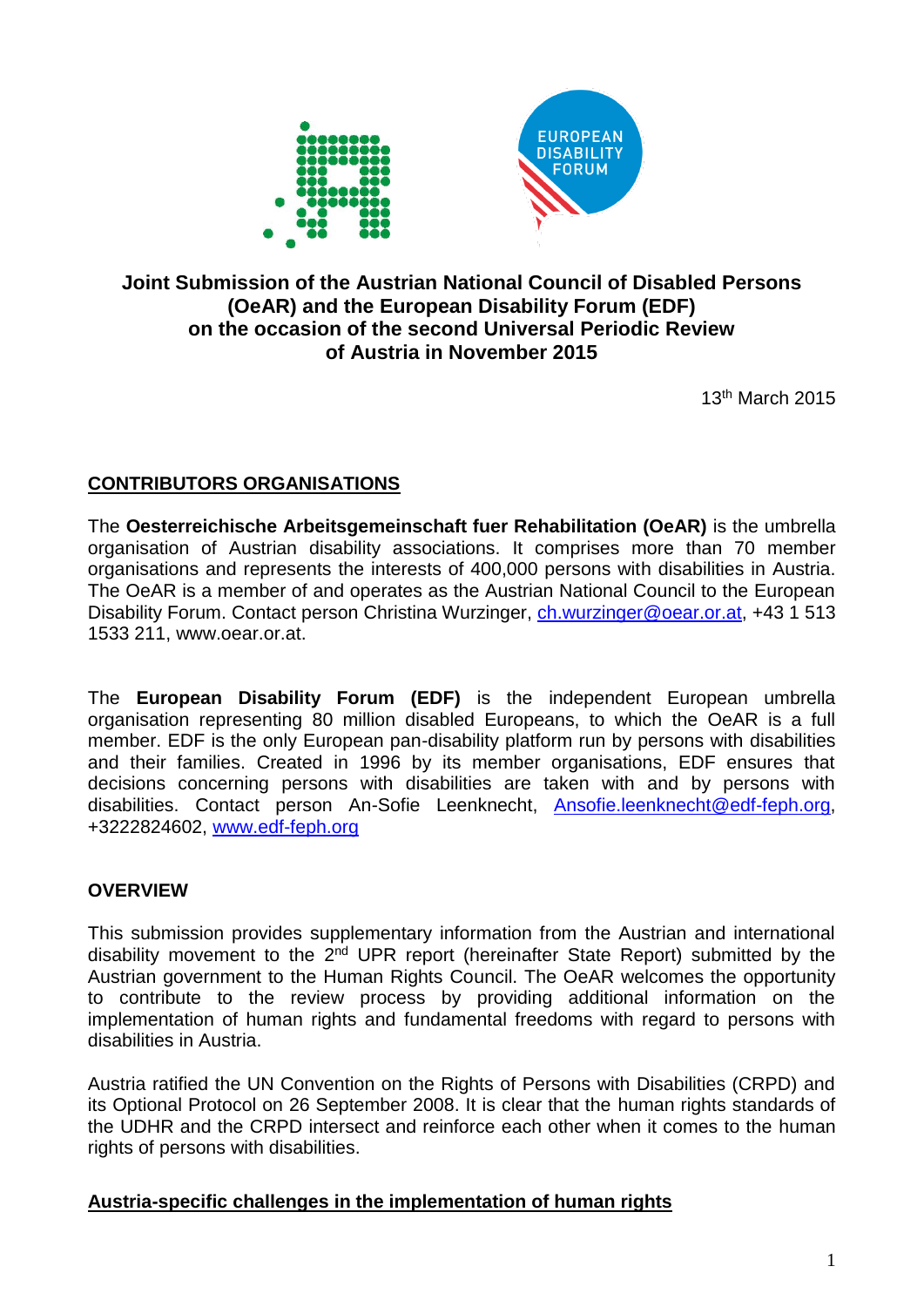In Austria all UN treaties have been ratified with a **constitutional reservation** which means that the treaties are not directly applicable. In order to attain legal validity, its content has to be transformed into national law, i.e. it has to be published as a law or enshrined as a legal provision. This legal positivism, the adherence to codified law, obviously deprives the human rights treaties of their genuine meaning and more importantly application. Austrian jurisprudence merely considers international treaties for interpretation of Austrian law upon request. In legal practice, this does generally not happen which means that the treaties have actually no practical impact.

Another major challenge in the implementation of human rights treaties in Austria derives from the destructive handling of the **federalist system**. In Austria, the federal government shares its power with the governments of nine provinces, Laender. Problematically, the Laender tend not to feel directly committed and obliged by the provisions of the international human rights treaties. The split competences between the federation and the Laender hinder sustainable changes and improvements, which leads to incoherence and differing levels of rights protection also for persons with disabilities depending on where they live.

There are **no endeavours to develop a harmonized strategy** of the Laender. The federal system is regularly used as a justification for not fully implementing the human rights conventions. The attempts by the federal government to overcome this situation are rare and minimal, resulting in weak and varied levels of protection of disability rights across the Laender.

#### **Proposed recommendations:**

- Take concrete steps to ensure the thorough implementation of the UN human rights treaties, including the CRPD, across Austria also at the Laender level.
- Enhance efforts made by the Federal government to provide training and awareness raising to Laender governments and to ensure that the human rights of all persons including persons with disabilities are being upheld in the same way in

#### **Implementation of human rights with regard to persons with disabilities**

In Austria persons with disabilities are still confronted with **multiple barriers** that prevent them from the full and equal enjoyment of essential human rights and fundamental freedoms. The **human rights based approach** has so far not succeeded. Instead, persons with disabilities are often perceived as beneficiaries of charity. The **negative medical definition of disability** that emphasises deficits has not been fully overcome so far. These circumstances significantly contribute to the prevailing **negative stereotypical attitudes** towards persons with disabilities. Hence, the image of persons with disabilities is strongly determined by the connotations of being weak, needy and dependent.

The main obstacles to the comprehensive implementation of human rights standards with regard to persons with disabilities is the **lack of political will** as well as the **lack of awareness** of the relevant stakeholders. There is also a lack of understanding for the **crosscutting character** of disability and thus, for the shared responsibilities. Likewise, the concept of **civil participation** has so far not been entirely understood or implemented.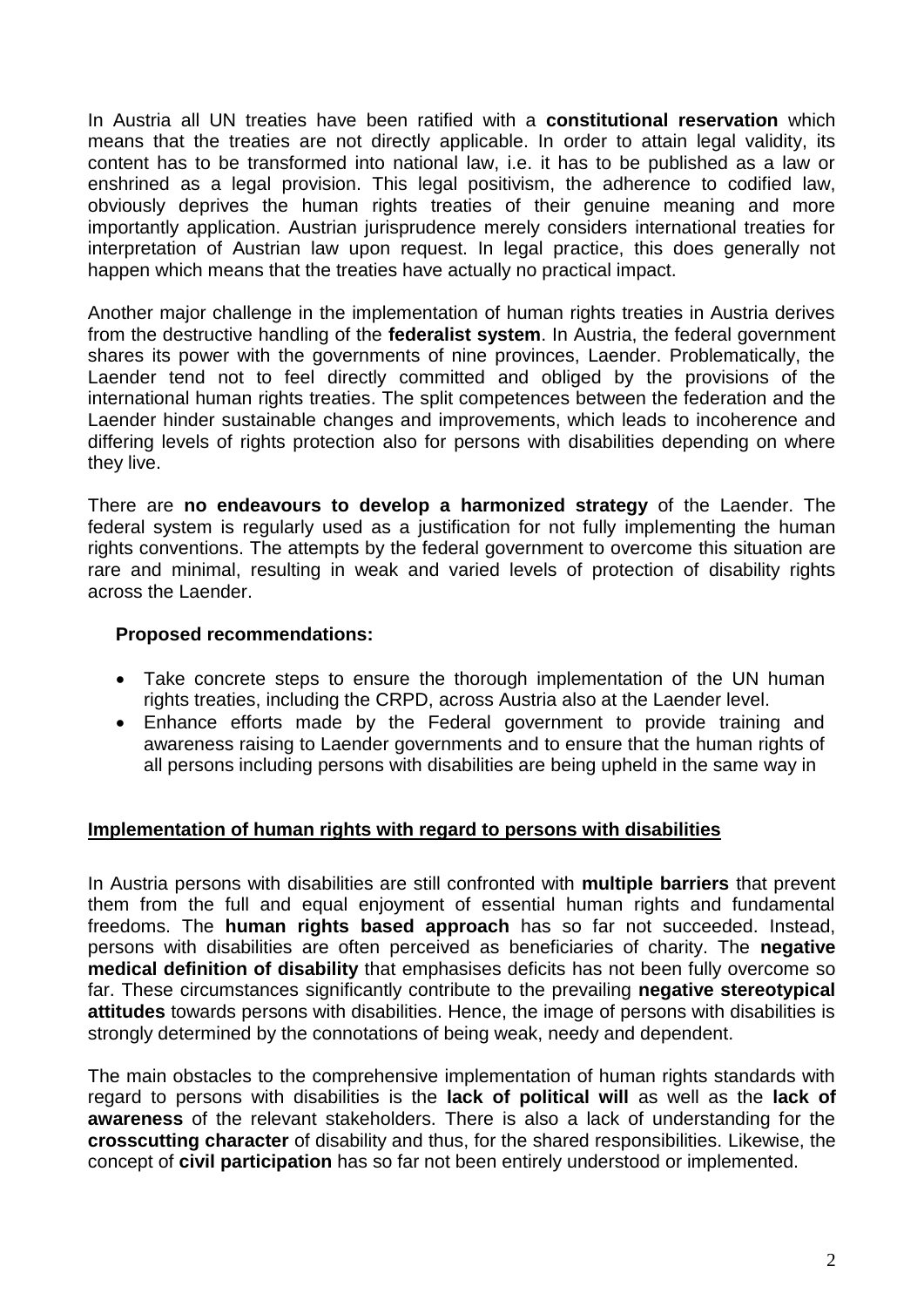Hence, persons with disabilities are more often confronted with discrimination in all areas of life. It starts with a **segregating education** system which fosters the massive and growing discrimination in the **labour market**. <sup>1</sup> Consequently, persons with disabilities are also particularly affected by **poverty**. Additionally, they are significantly more likely to become victims of **violence** which tends to have a connotation with the good standing of **institutions** in Austria. This has as much a negative impact to the possibility to leave an independent life as the non-accessible environment and the inhomogeneous and lacking regulations regarding personal assistance. <sup>2</sup> In all mentioned areas women and girls with disabilities form the most marginalised group. <sup>3</sup> The **protection from discrimination** (inter alia by barriers) is weak especially regarding possible sanctions. The level of protection varies also significantly between the Laender.

### **Proposed recommendation:**

1

• Introduce effective strategies in order to enable persons with disabilities to enjoy their right to lead an independent life. This includes, inter alia, the introduction of empowerment strategies especially for women and girls with disabilities, the transformation of institutions to community based services, the enhancement of personal assistance, awareness-raising campaigns that transmit a positive and self-determined image of persons with disabilities as well as the further development and extension of a system of supported decision making that is in accordance with the existing human rights standards.

# **The implementation of the Austria-specific recommendations received in the course of t he first Universal Periodic Review in 2011:**

After the first Universal Periodic Review of Austria in 2011 the OeAR has overtaken the civil society monitoring of the implementation of following recommendations:

92.25 (2nd part) […] promote an inclusive educational system which does not leave behind migrant children or children with special needs (Costa Rica);

92.35 Continue measures for adoption of the "National Action Plan for Persons with Disabilities" (Azerbaijan);

92.83 Continue the implementation of measures to improve the access to health services by all children (Chile)

 $<sup>1</sup>$  In comparison to January 2014 the unemployment rate of persons with disabilities who are registered as</sup> unemployed at the Public Employment Service (AMS) has risen 16,3% as of January 2015, see [http://www.arbeitundbehinderung.at/de/news/2015/02/arbeitslosigkeit\\_jaenner.php.](http://www.arbeitundbehinderung.at/de/news/2015/02/arbeitslosigkeit_jaenner.php) Persons who are classified "unable to work" are not considered in these figures.

<sup>&</sup>lt;sup>2</sup> Compare also Österreichische Arbeitsgemeinschaft für Rehabilitation, Alternative Report on the implementation of the UN Convention on the Rights of Persons with Disabilities in Austria, OeAR 2013.

<sup>3</sup> Compare Joint Submission of the Austrian National Council of Disabled Persons (OeAR), the European Disability Forum (EDF) and the International Disability Alliance (IDA) on Austria to the Pre-sessional Working Group of the CEDAW Committee, 52nd session, see [http://www.oear.or.at/inter-national/lobbying/internationales-lobbying.](http://www.oear.or.at/inter-national/lobbying/internationales-lobbying)  Compare also Independent Monitoring Committee on the Implementation of the UN Convention on the Rights of

Persons with Disabilities, Statement on the implementation of the Convention on the Elimination of Discrimination against Women in Austria, 2012, see [http://monitoringausschuss.at/dokumente/documents-in-english/.](http://monitoringausschuss.at/dokumente/documents-in-english/)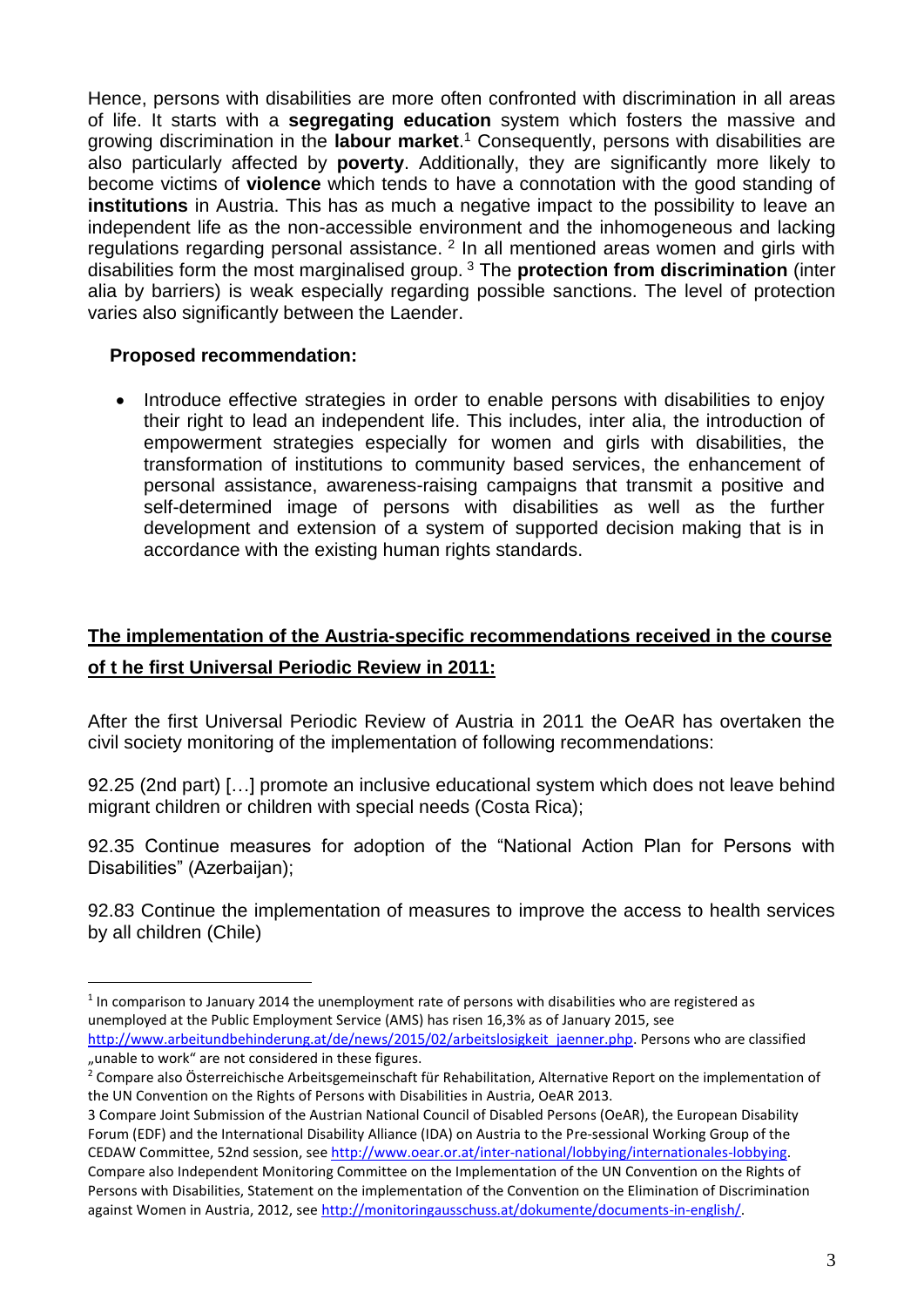92.85 Consider appropriate education system reforms to ensure its more inclusive social accessibility (Slovakia);

# **Ad recommendation 92.25 (2nd part) and recommendation 92.85**

The National Action Plan (NAP) on Disability foresees "inclusive model/test regions" which was considered as a positive first step. However, taking a closer look, these model regions do not correspond with the human rights standards of the CRPD, that foresees a comprehensive inclusive system for all persons with and without disabilities.

The implementation of the inclusive model regions is very hesitant. There are still no clear regulations from the Federal Ministry of Education that would be binding for the Laender in order to implement the inclusive model regions. The question on how the entire Austrian education system can be modified in order to enable all pupils and students to participate and to work and learn together has not been posed so far.4

The lack of progress in providing inclusive education as well as the worrying deficits in teacher training have been criticized very clearly by the CRPD-Committee in 2013. 5 Austria quite obviously adheres to the segregating double-tracked schooling system which is also in conflict with the recommendations of the CRC-Committee (regarding especially the conflict of the best interest of the child and the right to choose between special and mainstream education of the parents).6 Despite the introduction of the pilot project on the inclusive model regions there is still a lack of political will when it comes to the development of an inclusive and accessible education system. Especially in the education sector, the federal structure is preferably used as a justification for the ongoing shortcomings.7

There have been some initial meetings between representatives of civil society and the Federal Ministry on Education after the first UPR. However, these did not lead to a participative follow-up and were ceased consequently.

# **Ad recommendation 92.35**

The **National Action Plan on Disability** was adopted in July 2012, however, there have been strong deficits regarding participative processes in the elaboration of the NAP. The time frames of the (often quite vague) measures are mostly too long and there are no indicators foreseen in the NAP. Although some ministries demonstrated good efforts<sup>8</sup> the implementation of the measures is done in a very humping way – if at all. Additionally, the Laender did not participate at the NAP which poses a major obstacle to its effectiveness. The same effect can be drawn from the fact that there is no budget foreseen for the implementation of the Action Plan. Hence, most of the measures foreseen in the NAP are not implemented so far.

1

<sup>&</sup>lt;sup>4</sup> See integration wien, Statement on the report of the Austrian Broadcasting Company (ORF) "Special education does not contradict the UN Convention", 5/11/2014, p. 3.

[http://www.integrationwien.at/documents/Stellungnahmen/Stellungnahme\\_zum\\_ORF\\_Beitrag\\_an\\_Ministerin\\_Heinis](http://www.integrationwien.at/documents/Stellungnahmen/Stellungnahme_zum_ORF_Beitrag_an_Ministerin_Heinisch-Hosek_integration_wien.pdf) ch-Hosek integration wien.pdf. (German version only).

<sup>5</sup> See CRPD/C/AUT/CO/1 para 40ff.

<sup>6</sup> See CRC/C/AUT/CO/3-4 para 44f.

<sup>7</sup> Compare e.g. BMBF (Federal Ministry for Education and Women), Statement on the report of the Austrian Broadcasting Company (ORF) "Special education does not contradict the UN Convention" of 4/11/2014; written reply,19/12/2014, reference number BMBF-36.153/0145-I/5/2014, p. 2.

<sup>&</sup>lt;sup>8</sup> In this regard particularly the efforts of the Federal Ministry for Justice are remarkable. With broad civil participation it has taken first steps in order to reform the system of guardianship by implementing a pilot project that emphasises supported decision making.